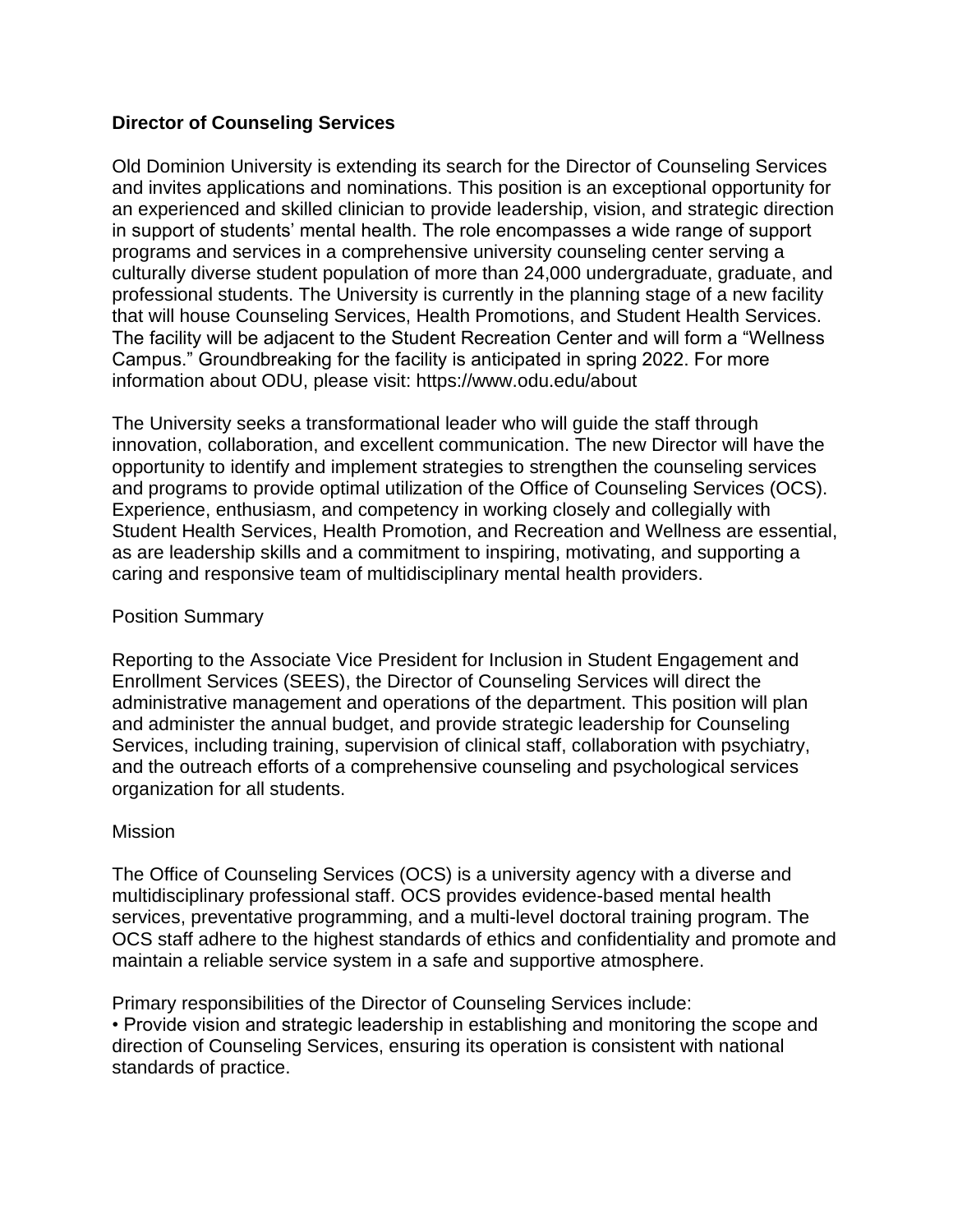• Deliver counseling services to students in response to issues which may include, but are not limited to, psychological functioning, interpersonal relationships, concerns involving minoritized students, career choice, and academic performance.

• Recruit, supervise, and evaluate professional staff and clinical trainees.

• Collaborate with the Counselor Education program, SEES units, and campus community in mental health and psychological programming, activities, and initiatives. • Conduct in-house maintenance of professional activity data and client data for accountability and research studies.

• Develop and implement policies in emergency after-hours/on-call services and act as liaison in this regard with a psychiatric consultant, Student Health Services, and SEES staff.

• Consult with University administrative units, student organizations, and non-University organizations concerning mental health services and programs. Qualifications

Candidates must possess a Doctor of Education (EdD), Doctor of Psychology (PsyD) in counselor education or counseling psychology (PhD), or doctorate in clinical psychology (PsyD or PhD), or doctorate social work (DSW). Candidates must have current licensure either in Virginia or in another state and eligible to obtain licensure in Virginia (must obtain Virginia licensure within 12 months of employment).

To meet minimum qualification standards, candidates must have:

• At least five years post-doctoral clinical experience.

• Experience as an administrator or supervisor in a college/university or outpatient mental health facility.

• Demonstrated ability to supervise a multi-disciplinary staff to include counselors, psychologists, and psychiatrists.

• Demonstrated skill in budget management.

• Excellent understanding of and ability to effectively meet the needs of a diverse college population.

• Extensive knowledge and skill in the operation of mental health services with a focus on issues presented by college students.

• Strong crisis management skills.

• Knowledge of the role of a mental health provider in an outpatient setting.

Preferred qualifications include experience in the accreditation process for college and university mental health services; experience serving as a member of a crisis management team, behavioral consultation, emergency management, or students of concern team; and experience overseeing and/or knowledge of university health services administrative functions.

## Application Process

Old Dominion University has partnered with Keeling & Associates in this search process. Applications should include a cover letter and resume and must be sent, preferably in PDF format, to recruiting@KeelingAssociates.com. The subject line of the